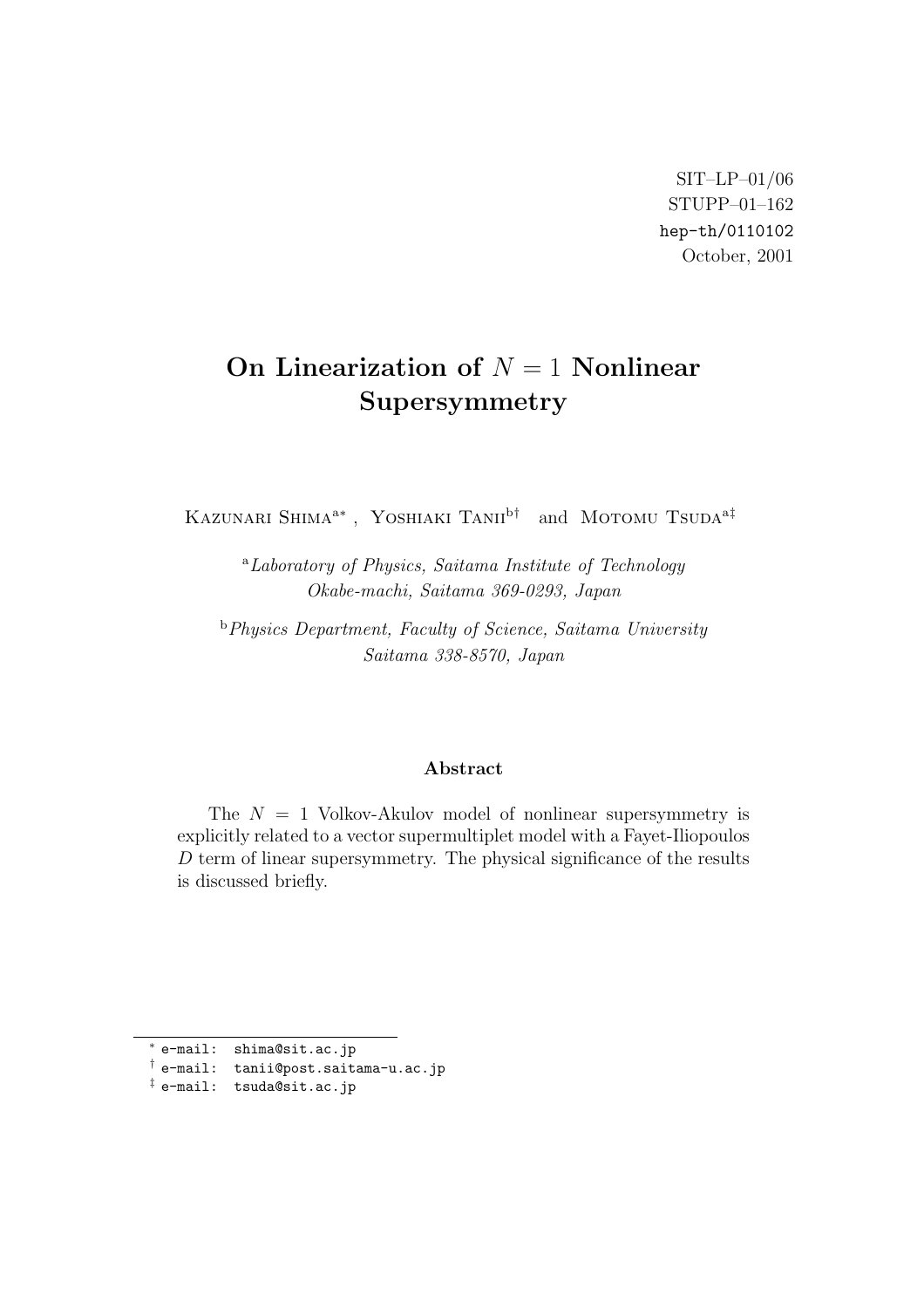Spontaneous breakdown of supersymmetry (SUSY) produces inevitably Nambu-Goldstone (N-G) fermions [1], as demonstrated in the Fayet-Iliopoulos model [2] and the O'Raifeartaigh model [3]. Dynamics of N-G fermions is described by the Volkov-Akulov action [4]. When N-G fermions are coupled to supergravity [5] under a local SUSY invariant way, they are converted to the longitudinal components of spin 3/2 fields by the super Higgs mechanism [6] as demonstrated for the V-A model.

This may be always the case if we adhere to the coset space  $G/H$  interpretation of the nonlinear realization of SUSY and to the assumption of the existence of the invariant action under the initial larger symmetry group G with local SUSY. Most of the SUSY unified theories adopt this mechanism and N-G fermions disappear at low energy, which gives an explanation of the absence of free (bare) N-G fermions in nature.

However if we consider seriously the distinguished character of SUSY [7], i.e., SUSY and its spontaneous breakdown are profoundly connected to the noncompact spacetime (Poincaré) symmetry, it may be worthwhile regarding the V-A model as a nonlinear realization of SUSY originated not necessarily from specific Lagrangian models of G and G/H expressed by field operators but from a spontaneous breakdown of the higher symmetry of spacetime by itself in terms of the geometrical arguments.

In ref. [8] one of the authors has proposed the *superon-graviton model* (SGM) as an attempt along this idea. The fundamental action of the SGM is an Einstein-Hilbert action analogue of general relativity, which is obtained by the geometrical arguments of the local  $GL(4,\mathbf{R})$  invariance of the SGM spacetime, where there exist fermionic degrees of freedom (N-G fermions) at every four-dimensional curved spacetime point. It consists of the Einstein-Hilbert action, the V-A action with a global SO(10) and their interactions and is invariant under a new SUSY [9]. All observed (low energy) elementary particles except graviton are regarded as (composite) eigenstates of the *linear* representation of the SO(10) super Poincaré algebra composed of fundamental objects *superons* (N-G fermions) with spin 1/2 [10]. For deriving the low energy physical contents of the SGM action it is often useful to linearize such a highly nonlinear theory and obtain a low energy effective theory. Toward the linearization of the SGM we investigate the linearization of the V-A model in detail.

The linearization of the V-A model was investigated by many authors [11, 12, 13, 14, 15]. Ivanov and Kapustnikov [11] have established the general relations between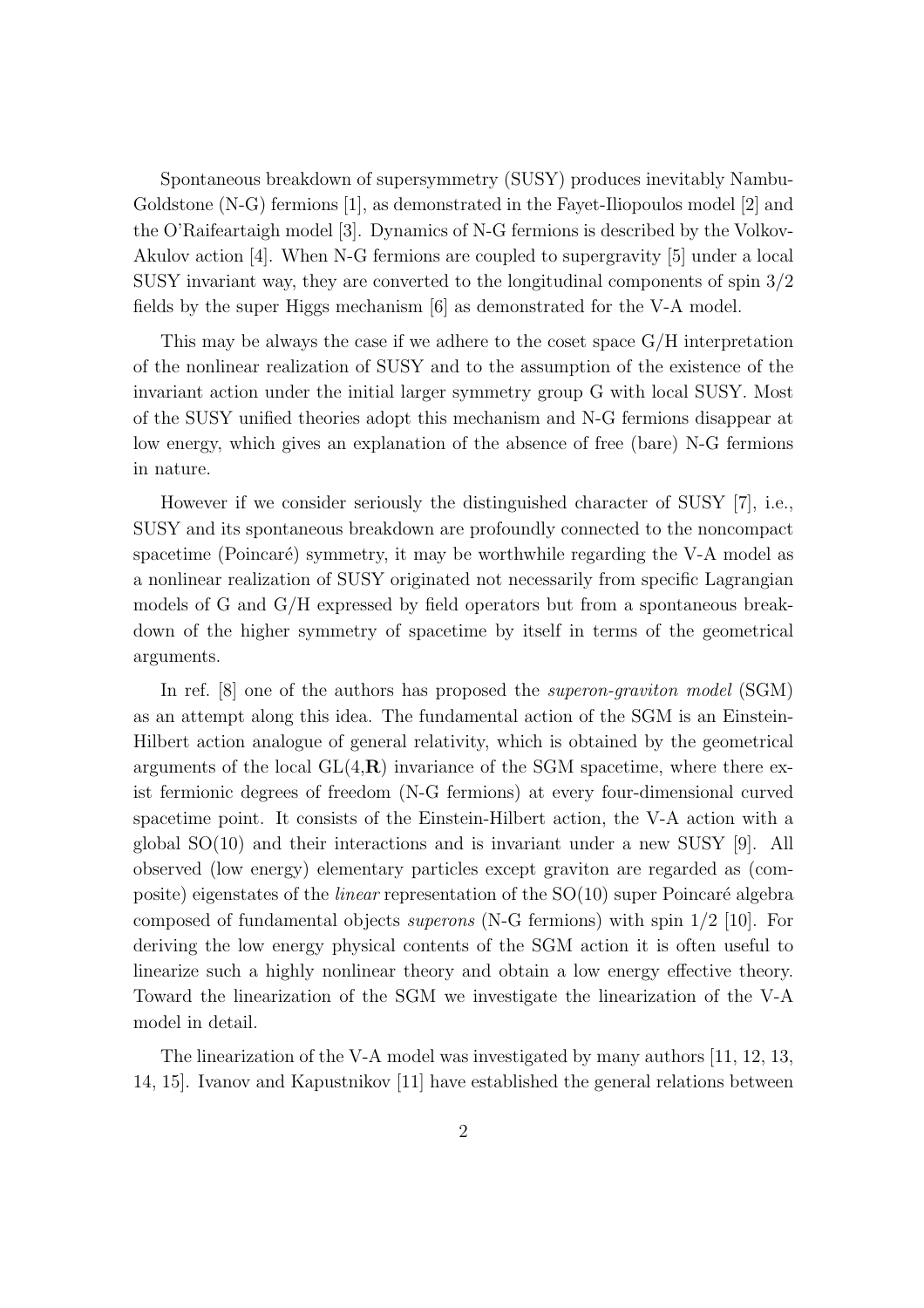linear and nonlinear realizations of global SUSY. In ref. [12] Roček constructed irreducible and SUSY invariant constraints on a scalar supermultiplet in terms of the N-G field and showed explicitly that the V-A model of nonlinear SUSY was related to a scalar supermultiplet of the linear SUSY of Wess and Zumino [7]. In ref. [11] a relationship between the V-A model and a vector supermultiplet is studied in terms of a constrained gauge superfield in the context of the coupling of the V-A action to the gauge multiplet action with the Fayet-Iliopoulos *D* term of linear SUSY. Although the relation between the action of linear SUSY and the V-A action is established as expected from the viewpoint that they are equally responsible to spontaneous SUSY breaking. The explicit representation of all component fields of the vector superfield in terms of the N-G fermion, which is crucial for the SGM scenario, is remained to be studied.

In this letter we construct the complete form of the SUSY invariant constraints and show explicitly that the V-A model is related to the total action of a  $U(1)$  gauge supermultiplet [16] of the linear SUSY with the Fayet-Iliopoulos *D* term indicating a spontaneous SUSY breaking. We find that a  $U(1)$  gauge field can be constructed explicitly from the N-G fermion fields although it is an axial vector.

An  $N = 1$  U(1) gauge supermultiplet is given by a real superfield

$$
V(x,\theta,\bar{\theta}) = C + i\theta\chi - i\bar{\theta}\bar{\chi} + \frac{1}{2}i\theta^2(M+iN) - \frac{1}{2}i\bar{\theta}^2(M-iN)
$$

$$
- \theta\sigma^m\bar{\theta}v_m + i\theta^2\bar{\theta}\left(\bar{\lambda} + \frac{1}{2}i\bar{\sigma}^m\partial_m\chi\right) - i\bar{\theta}^2\theta\left(\lambda + \frac{1}{2}i\sigma^m\partial_m\bar{\chi}\right)
$$

$$
+ \frac{1}{2}\theta^2\bar{\theta}^2\left(D + \frac{1}{2}\Box C\right), \tag{1}
$$

where  $C(x)$ ,  $M(x)$ ,  $N(x)$ ,  $D(x)$  are real scalar fields,  $\chi_{\alpha}(x)$ ,  $\lambda_{\alpha}(x)$  and  $\bar{\chi}_{\dot{\alpha}}(x)$ ,  $\bar{\lambda}_{\dot{\alpha}}(x)$ are Weyl spinors and their complex conjugates, and  $v_m(x)$  is a real vector field. We use the two-component spinor notation in ref. [17]. Spacetime vector indices are denoted by  $m, n, \dots = 0, 1, 2, 3$ , and spinor indices by  $\alpha, \beta, \dots = 1, 2$  and  $\alpha, \beta, \dots = 1, 2$ . For more details of the notations see ref. [17]. Only  $\lambda$ ,  $\overline{\lambda}$ , *D* and  $v_{mn} = \partial_m v_n - \partial_n v_m$  are gauge invariant. Other component fields can be set to zero by a gauge transformation in the superspace. The supertransformation of *V* with transformation parameters  $\epsilon_{\alpha}$ ,  $\bar{\epsilon}_{\dot{\alpha}}$  is given by

$$
\delta V = \left(\epsilon Q + \bar{\epsilon}\bar{Q}\right)V,\tag{2}
$$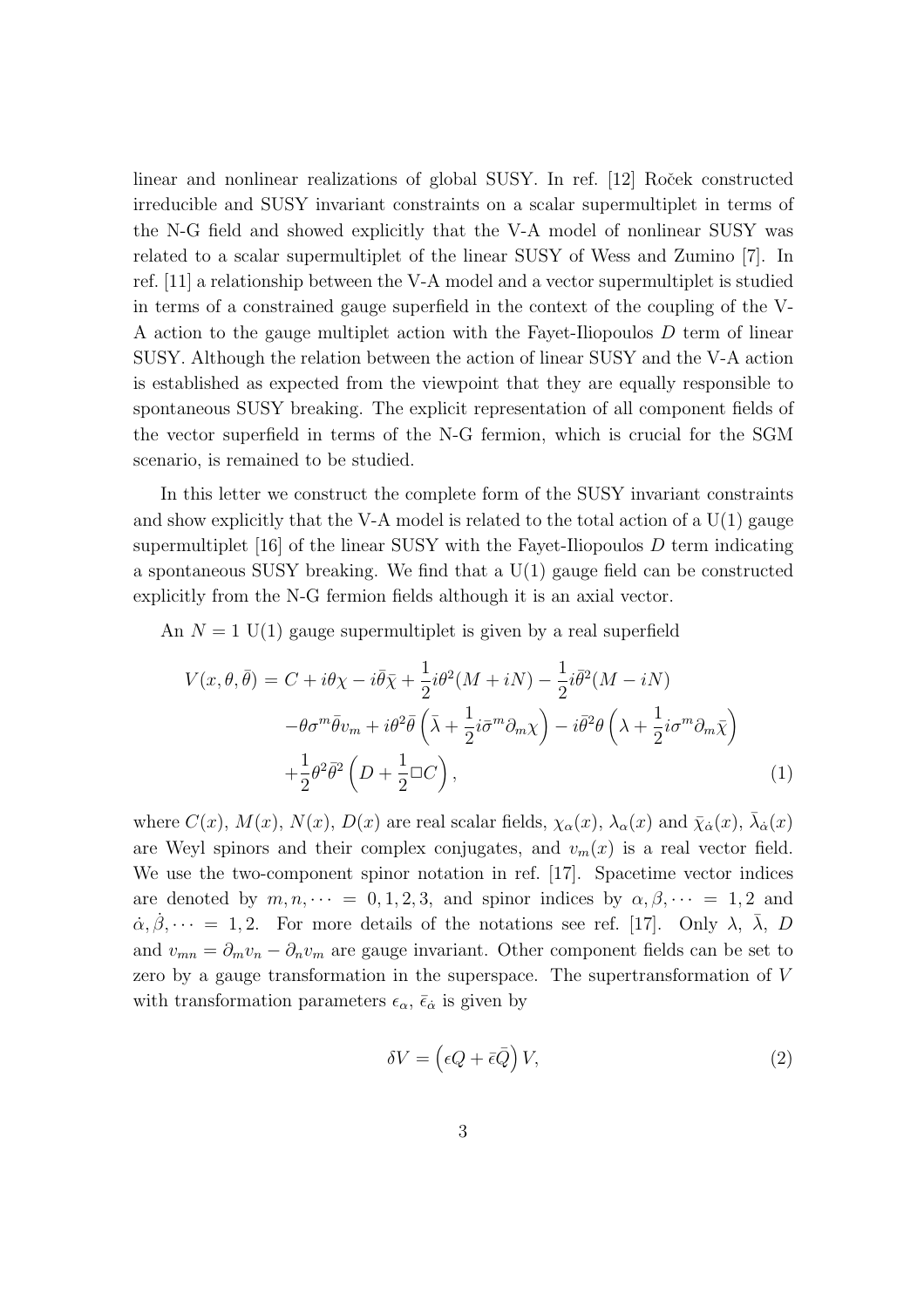where

$$
Q_{\alpha} = \frac{\partial}{\partial \theta^{\alpha}} - i(\sigma^{m}\bar{\theta})_{\alpha}\partial_{m}, \qquad \bar{Q}_{\dot{\alpha}} = -\frac{\partial}{\partial \bar{\theta}^{\dot{\alpha}}} + i(\theta \sigma^{m})_{\dot{\alpha}}\partial_{m}. \tag{3}
$$

We introduce an N-G fermion field  $\zeta_{\alpha}(x)$  and its complex conjugate  $\bar{\zeta}_{\dot{\alpha}}(x)$ . Their supertransformations are

$$
\delta \zeta = \frac{1}{\kappa} \epsilon - i\kappa \left( \zeta \sigma^m \bar{\epsilon} - \epsilon \sigma^m \bar{\zeta} \right) \partial_m \zeta,
$$
  

$$
\delta \bar{\zeta} = \frac{1}{\kappa} \bar{\epsilon} - i\kappa \left( \zeta \sigma^m \bar{\epsilon} - \epsilon \sigma^m \bar{\zeta} \right) \partial_m \bar{\zeta},
$$
 (4)

where  $\kappa$  is a constant whose dimension is  $(mass)^{-2}$ . Following refs. [11], [13] we define the superfield  $\tilde{V}(x, \theta, \bar{\theta})$  by

$$
\tilde{V}(x,\theta,\bar{\theta}) = V(x',\theta',\bar{\theta}'),\tag{5}
$$

where

$$
x'^m = x^m + i\kappa \left( \zeta(x)\sigma^m \bar{\theta} - \theta \sigma^m \bar{\zeta}(x) \right),
$$
  
\n
$$
\theta' = \theta - \kappa \zeta(x), \qquad \bar{\theta}' = \bar{\theta} - \kappa \bar{\zeta}(x).
$$
 (6)

 $\tilde{V}$  may be expanded in component fields as

$$
\tilde{V}(x,\theta,\bar{\theta}) = \tilde{C} + i\theta\tilde{\chi} - i\bar{\theta}\bar{\tilde{\chi}} + \frac{1}{2}i\theta^2(\tilde{M} + i\tilde{N}) - \frac{1}{2}i\bar{\theta}^2(\tilde{M} - i\tilde{N})
$$
\n
$$
-\theta\sigma^m\bar{\theta}\tilde{v}_m + i\theta^2\bar{\theta}\left(\bar{\tilde{\lambda}} + \frac{1}{2}i\bar{\sigma}^m\partial_m\tilde{\chi}\right) - i\bar{\theta}^2\theta\left(\tilde{\lambda} + \frac{1}{2}i\sigma^m\partial_m\bar{\tilde{\chi}}\right)
$$
\n
$$
+\frac{1}{2}\theta^2\bar{\theta}^2\left(\tilde{D} + \frac{1}{2}\Box\tilde{C}\right),
$$
\n(7)

where  $\tilde{C}, \tilde{\chi}, \bar{\tilde{\chi}}, \cdots$  can be expressed by  $C, \chi, \bar{\chi}, \cdots$  and  $\zeta, \bar{\zeta}$  by using the relation (5). From eqs. (2), (4) it can be shown that supertransformations of these component fields  $\tilde{\phi}_i(x) = (\tilde{C}, \tilde{\chi}, \bar{\tilde{\chi}}, \cdots)$  have a form

$$
\delta \tilde{\phi}_i = -i\kappa \left( \zeta \sigma^m \bar{\epsilon} - \epsilon \sigma^m \bar{\zeta} \right) \partial_m \tilde{\phi}_i. \tag{8}
$$

Therefore, a condition  $\tilde{\phi}_i(x) = \text{constant}$  is invariant under supertransformations.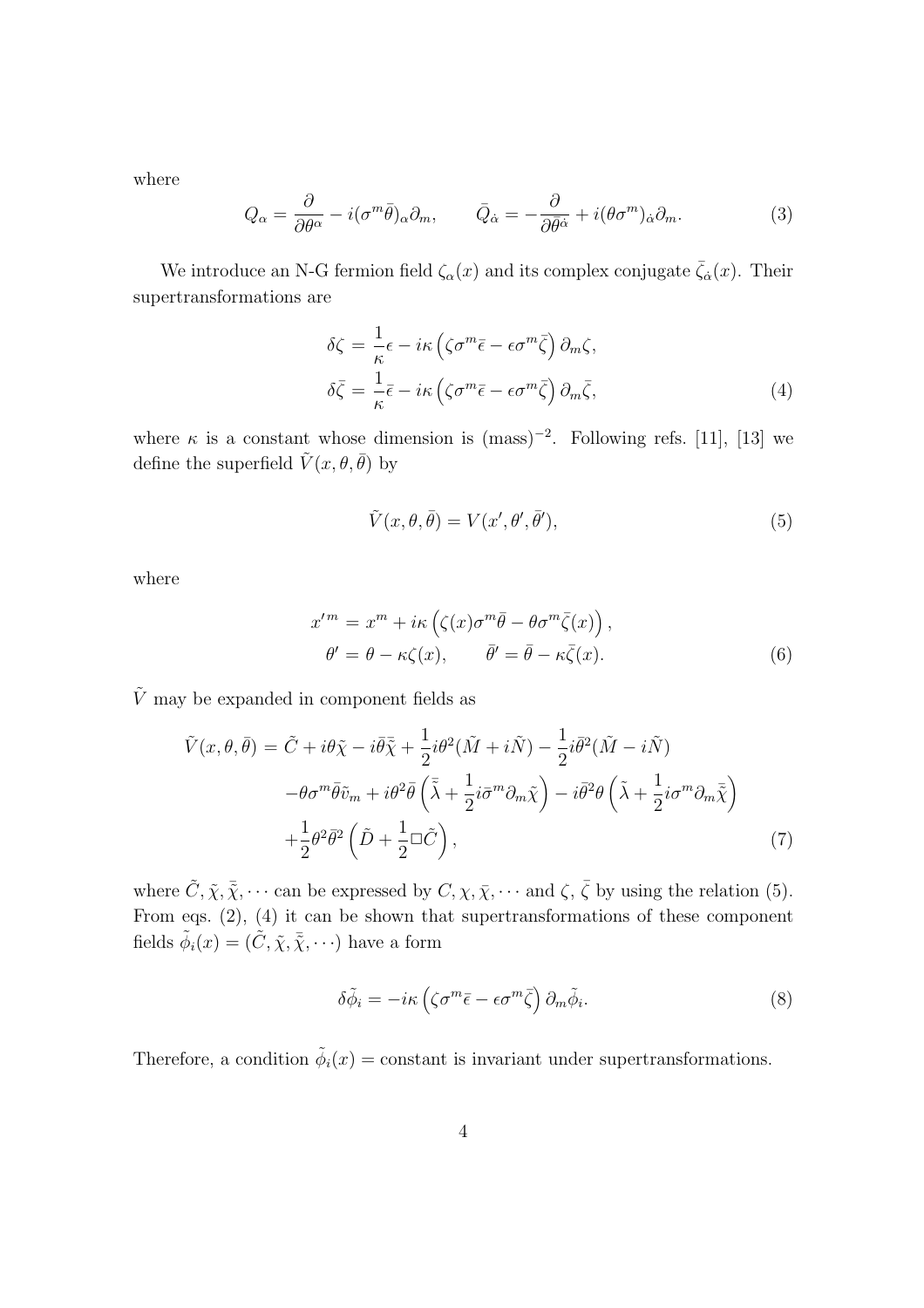The explicit form of the relation between  $\tilde{C}, \tilde{\chi}, \bar{\tilde{\chi}}, \cdots$  and  $C, \chi, \bar{\chi}, \cdots$  is given by

$$
\tilde{C} = C' - i\kappa \zeta \chi' + i\kappa \bar{\zeta} \bar{\chi}' + \frac{1}{2} i\kappa^2 \zeta^2 (M' + iN') - \frac{1}{2} i\kappa^2 \bar{\zeta}^2 (M' - iN')
$$

$$
- \kappa^2 \zeta \sigma^m \bar{\zeta} v_m' - i\kappa^3 \zeta^2 \bar{\zeta} \bar{\lambda}' + i\kappa^3 \bar{\zeta}^2 \zeta \lambda' + \frac{1}{2} \kappa^4 \zeta^2 \bar{\zeta}^2 D',
$$

$$
\tilde{\chi} = \chi' - \kappa \zeta (M' + iN') - i\kappa \sigma^m \bar{\zeta} v_m' + 2\kappa^2 \zeta \bar{\zeta} \bar{\lambda}' - \kappa^2 \lambda' \bar{\zeta}^2 + i\kappa^3 \zeta \bar{\zeta}^2 D',
$$

$$
\tilde{M} + i\tilde{N} = M' + iN' - 2\kappa \bar{\zeta} \bar{\lambda}' - i\kappa^2 \bar{\zeta}^2 D',
$$

$$
\tilde{v}_m = v_m' - i\kappa \zeta \sigma_m \bar{\lambda}' + i\kappa \lambda' \sigma_m \bar{\zeta} + \kappa^2 \zeta \sigma_m \bar{\zeta} D',
$$

$$
\tilde{\lambda} + \frac{1}{2} i\sigma^m \partial_m \bar{\chi} = \lambda' - i\kappa \zeta D',
$$

$$
\tilde{D} + \frac{1}{2} \Box \tilde{C} = D',
$$

$$
(9)
$$

where

$$
C' = C,
$$
  
\n
$$
\chi' = \chi - \kappa \sigma^m \bar{\zeta} \partial_m C,
$$
  
\n
$$
M' + iN' = M + iN + i\kappa \partial_m \chi \sigma^m \bar{\zeta} - \frac{1}{2} i\kappa^2 \bar{\zeta}^2 \Box C,
$$
  
\n
$$
v'_m = v_m + \frac{1}{2} \kappa \zeta \sigma^n \bar{\sigma}_m \partial_n \chi + \frac{1}{2} \kappa \partial_n \bar{\chi} \bar{\sigma}_m \sigma^n \bar{\zeta} - \frac{1}{2} \kappa^2 \zeta \sigma^k \bar{\sigma}_m \sigma^l \bar{\zeta} \partial_k \partial_l C,
$$
  
\n
$$
\chi' = \lambda + \frac{1}{2} i\sigma^m \partial_m \bar{\chi} - \frac{1}{2} i\kappa \sigma^m \bar{\zeta} \partial_m (M - iN) + \frac{1}{2} \kappa \sigma^m \bar{\sigma}^n \zeta \partial_n v_m
$$
  
\n
$$
-\frac{1}{2} \kappa^2 \sigma^n \bar{\zeta} \zeta \sigma^m \partial_m \partial_n \bar{\chi} - \frac{1}{4} \kappa^2 \Box \chi \zeta^2 + \frac{1}{4} \kappa^3 \sigma^m \bar{\zeta} \zeta^2 \partial_m \Box C,
$$
  
\n
$$
D' = D + \frac{1}{2} \Box C + \kappa \zeta \sigma^n \partial_n \left( \bar{\lambda} + \frac{1}{2} i\bar{\sigma}^m \partial_m \chi \right) - \kappa \bar{\zeta} \bar{\sigma}^n \partial_n \left( \lambda + \frac{1}{2} i\sigma^m \partial_m \bar{\chi} \right)
$$
  
\n
$$
+ \frac{1}{4} i\kappa^2 \zeta^2 \Box (M + iN) - \frac{1}{4} i\kappa^2 \bar{\zeta}^2 \Box (M - iN) + \frac{1}{2} \kappa^2 \zeta \sigma^k \bar{\sigma}^m \sigma^l \bar{\zeta} \partial_k \partial_l v_m
$$
  
\n
$$
- \frac{1}{4} \kappa^3 \zeta^2 \partial_m \Box \chi \sigma^m \bar{\zeta} - \frac{1}{4} \kappa^3 \bar{\zeta}^2 \zeta \sigma^m \partial_m \Box \bar{\chi} + \frac{
$$

As in refs. [11], [13] it is possible to solve eq. (9) and express  $C, \chi, \bar{\chi}, \cdots$  in terms of  $\tilde{C}, \tilde{\chi}, \bar{\tilde{\chi}}, \cdots$  and  $\zeta, \bar{\zeta}$ . By imposing a SUSY and gauge invariant constraint on  $\tilde{\lambda}$ the original fields  $C, \chi, \bar{\chi}, \cdots$  become functions of  $\tilde{C}, \tilde{\chi}, \tilde{\chi}, \tilde{M}, \tilde{N}, \tilde{v}_m, \tilde{D}$  and  $\zeta, \bar{\zeta}$ . Substituting these expressions into an action one obtains an action of the N-G fields *ζ*,  $\bar{\zeta}$  interacting with other fields. Indeed, the couplings of *ζ*,  $\bar{\zeta}$  to  $\tilde{v}_m$  were obtained in ref. [11]. Here, we are only interested in the sector which only depends on the N-G fields.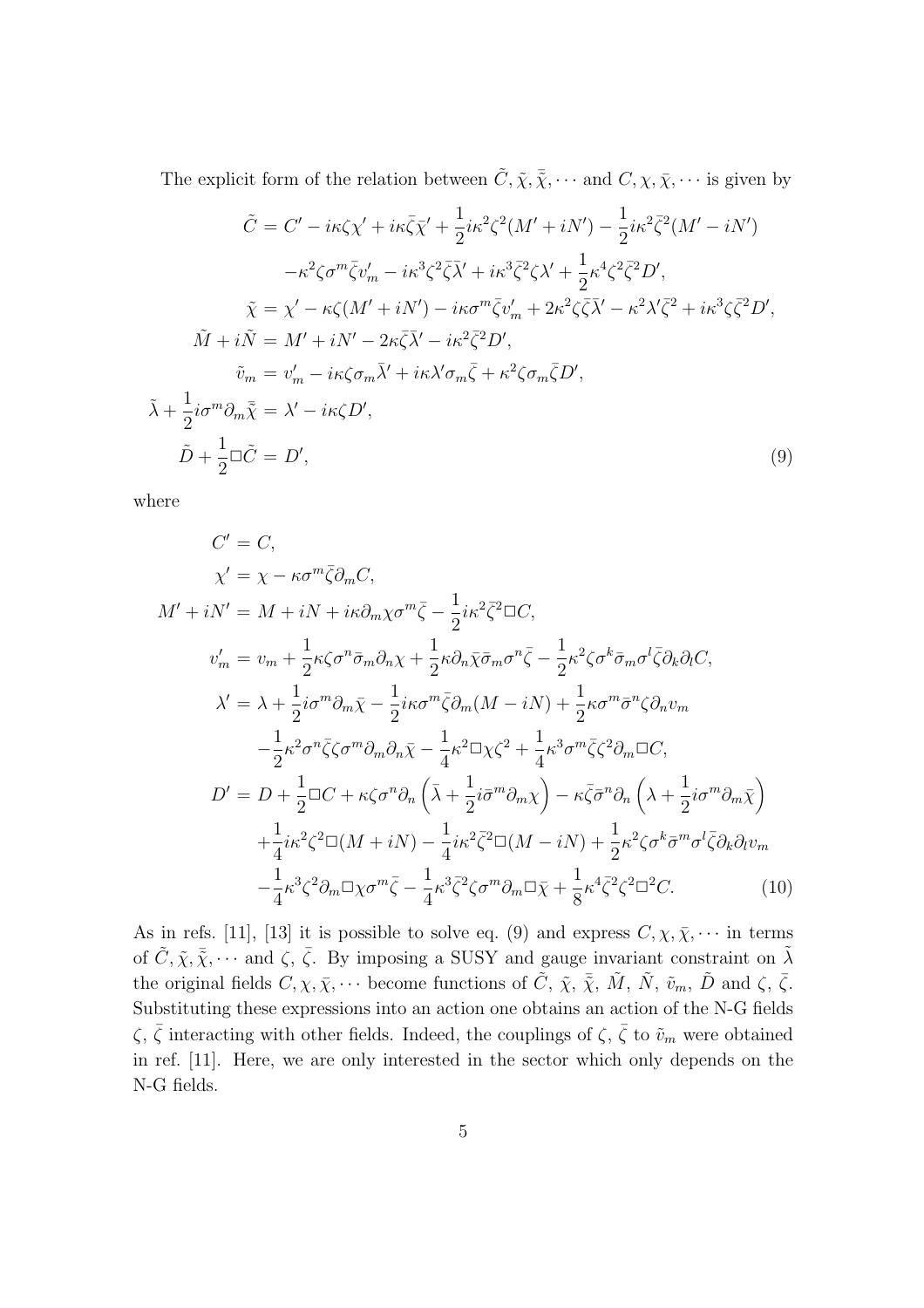To eliminate other degrees of freedom than the N-G fields we impose SUSY invariant constraints

$$
\tilde{C} = \tilde{\chi} = \tilde{M} = \tilde{N} = \tilde{v}_m = \tilde{\lambda} = 0, \qquad \tilde{D} = \frac{1}{\kappa}.
$$
\n(11)

Solving these constraints we find that the original component fields  $C, \chi, \bar{\chi}, \cdots$  can be expressed by the N-G fields  $\zeta$ ,  $\overline{\zeta}$ . We find

$$
C = \frac{1}{2}\kappa^3 \zeta^2 \bar{\zeta}^2,
$$
  
\n
$$
\chi = -i\kappa^2 \zeta \bar{\zeta}^2 + \kappa \sigma^m \bar{\zeta} \partial_m C,
$$
  
\n
$$
M + iN = -i\kappa \bar{\zeta}^2 - i\kappa \partial_m \chi \sigma^m \bar{\zeta} + \frac{1}{2} i\kappa^2 \bar{\zeta}^2 \Box C,
$$
  
\n
$$
v_m = \kappa \zeta \sigma_m \bar{\zeta} - \frac{1}{2} \kappa \zeta \sigma^n \bar{\sigma}_m \partial_n \chi - \frac{1}{2} \kappa \partial_n \bar{\chi} \bar{\sigma}_m \sigma^n \bar{\zeta} + \frac{1}{2} \kappa^2 \zeta \sigma^k \bar{\sigma}_m \sigma^l \bar{\zeta} \partial_k \partial_l C,
$$
  
\n
$$
\lambda = i\zeta - \frac{1}{2} i\sigma^m \partial_m \bar{\chi} + \frac{1}{2} i\kappa \sigma^m \bar{\zeta} \partial_m (M - iN) - \frac{1}{2} \kappa \sigma^m \bar{\sigma}^n \zeta \partial_n v_m
$$
  
\n
$$
+ \frac{1}{2} \kappa^2 \sigma^n \bar{\zeta} \zeta \sigma^m \partial_m \partial_n \bar{\chi} + \frac{1}{4} \kappa^2 \Box \chi \zeta^2 - \frac{1}{4} \kappa^3 \sigma^m \bar{\zeta} \zeta^2 \partial_m \Box C,
$$
  
\n
$$
D = \frac{1}{\kappa} - \frac{1}{2} \Box C - \kappa \zeta \sigma^n \partial_n \left( \bar{\lambda} + \frac{1}{2} i \bar{\sigma}^m \partial_m \chi \right) + \kappa \bar{\zeta} \bar{\sigma}^n \partial_n \left( \lambda + \frac{1}{2} i \sigma^m \partial_m \bar{\chi} \right)
$$
  
\n
$$
- \frac{1}{4} i\kappa^2 \zeta^2 \Box (M + iN) + \frac{1}{4} i\kappa^2 \bar{\zeta}^2 \Box (M - iN) - \frac{1}{2} \kappa^2 \zeta \sigma^k \bar{\sigma}^m \sigma^l \bar{\zeta} \partial_k \partial_l v_m
$$
  
\n
$$
+ \frac{1}{4} \kappa^
$$

The first equation gives *C* in terms of  $\zeta$ ,  $\overline{\zeta}$ . Substituting this into the second equation gives  $\chi$  in terms of  $\zeta$ ,  $\bar{\zeta}$ . By substituting these results into the third equation gives *M* + *iN* in terms of  $\zeta$ ,  $\bar{\zeta}$ , and so on. By the supertransformation of  $\zeta$ ,  $\bar{\zeta}$  in eq. (4) these  $C, \chi, \bar{\chi}, \cdots$  transform exactly as in eq. (2). The leading terms in the expansion of the fields  $v_m$ ,  $\lambda$ ,  $\lambda$  and *D*, which contain gauge invariant degrees of freedom, in  $\kappa$ are

$$
v_m = \kappa \zeta \sigma_m \bar{\zeta} + \cdots,
$$
  
\n
$$
\lambda = i\zeta - \frac{1}{2} \kappa^2 \zeta \left( \zeta \sigma^m \partial_m \bar{\zeta} - \partial_m \zeta \sigma^m \bar{\zeta} \right) + \kappa^2 \sigma^{mn} \zeta \partial_m \left( \zeta \sigma_n \bar{\zeta} \right) + \cdots,
$$
  
\n
$$
D = \frac{1}{\kappa} + i\kappa \left( \zeta \sigma^m \partial_m \bar{\zeta} - \partial_m \zeta \sigma^m \bar{\zeta} \right) + \cdots,
$$
\n(13)

where  $\cdots$  are higher order terms in  $\kappa$ . In the four-component spinor notation the first equation becomes  $v_m \sim \kappa \bar{\zeta} \gamma_m \gamma_5 \zeta + \cdots$ , which is an axial vector.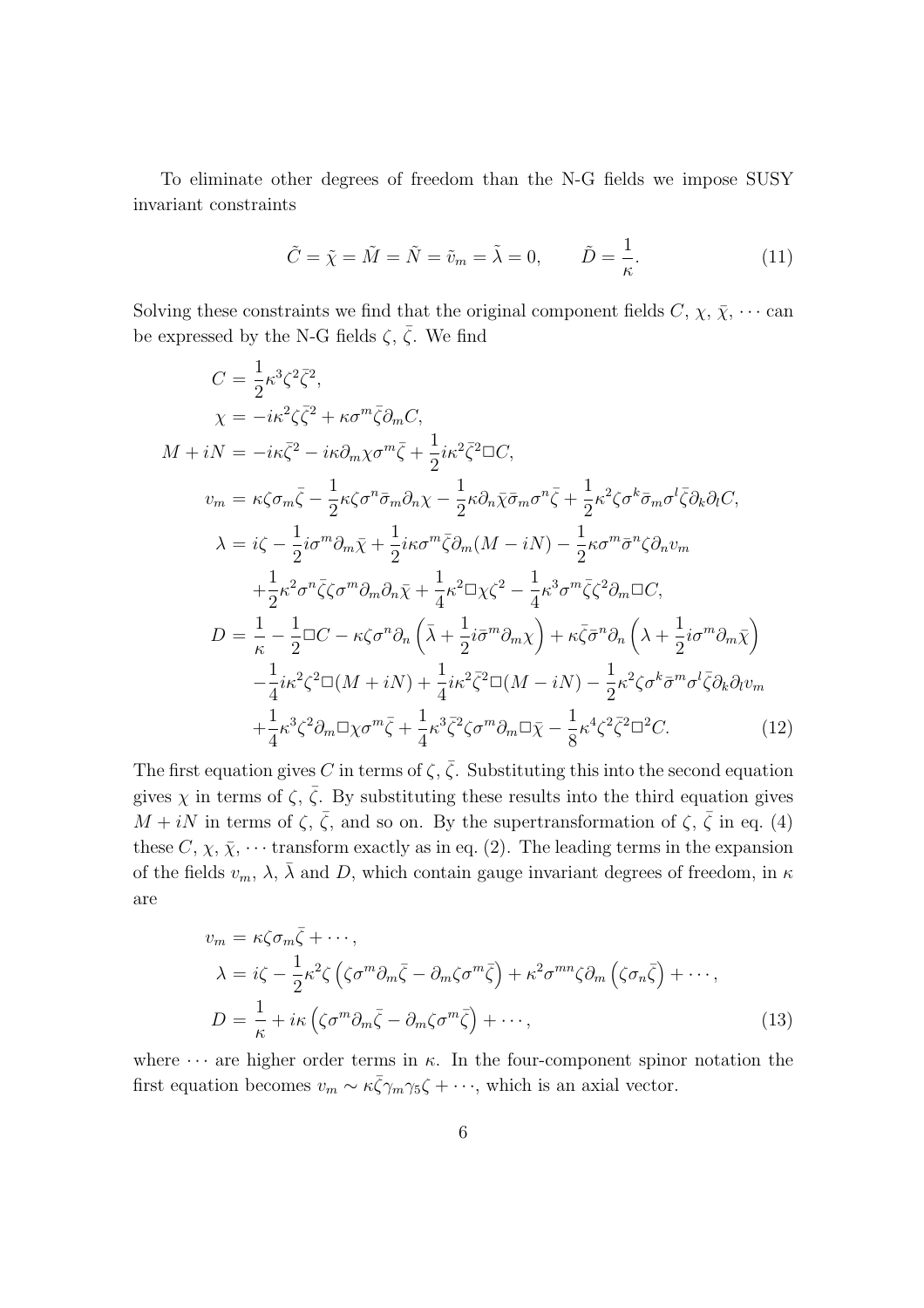Our discussion so far does not depend on a particular form of the action. We now consider a free action of a U(1) gauge supermultiplet with a Fayet-Iliopoulos *D* term

$$
S = \frac{1}{4} \int d^4x d^2\theta \, W^\alpha W_\alpha + \frac{1}{4} \int d^4x d^2\bar{\theta} \, \bar{W}_{\dot{\alpha}} \bar{W}^{\dot{\alpha}} - \frac{2}{\kappa} \int d^4x d^2\theta d^2\bar{\theta} \, V,\tag{14}
$$

where

$$
W_{\alpha} = -\frac{1}{4}\bar{D}_{\dot{\beta}}\bar{D}^{\dot{\beta}}D_{\alpha}V, \qquad \bar{W}_{\dot{\alpha}} = -\frac{1}{4}D^{\beta}D_{\beta}\bar{D}_{\dot{\alpha}}V,
$$

$$
D_{\alpha} = \frac{\partial}{\partial\theta^{\alpha}} + i(\sigma^{m}\bar{\theta})_{\alpha}\partial_{m}, \qquad \bar{D}_{\dot{\alpha}} = -\frac{\partial}{\partial\bar{\theta}^{\dot{\alpha}}} - i(\theta\sigma^{m})_{\dot{\alpha}}\partial_{m}.
$$
(15)

The last term proportional to  $\kappa^{-1}$  is the Fayet-Iliopoulos *D* term. In component fields we have

$$
S = \int d^4x \left[ -\frac{1}{4} v_{mn} v^{mn} - i\lambda \sigma^m \partial_m \bar{\lambda} + \frac{1}{2} D^2 - \frac{1}{\kappa} D \right]. \tag{16}
$$

The field equation for *D* gives  $D = \frac{1}{r}$  $\frac{1}{\kappa} \neq 0$  in accordance with eq. (13), which shows that supersymmetry is spontaneously broken.

We substitute eq. (12) into the action (14) and obtain an action for the N-G fields  $\zeta$ ,  $\overline{\zeta}$ . To do this it is more convenient to use a different form of the action equivalent to eq. (14) [17]

$$
S = \int d^4x d^2\theta d^2\bar{\theta} \mathcal{L}(x, \theta, \bar{\theta}), \qquad (17)
$$

where

$$
\mathcal{L} = -\frac{1}{16} \left( \bar{D}^2 D^\alpha V D_\alpha V + D^2 \bar{D}_{\dot{\alpha}} V \bar{D}^{\dot{\alpha}} V \right) - \frac{2}{\kappa} V. \tag{18}
$$

Changing the integration variables  $(x, \theta, \bar{\theta}) \rightarrow (x', \theta', \bar{\theta}')$  by eq. (6) we obtain

$$
S = \int d^4x' d^2\theta' d^2\bar{\theta}' \mathcal{L}(x', \theta', \bar{\theta}')
$$
  
= 
$$
\int d^4x d^2\theta d^2\bar{\theta} J(x, \theta, \bar{\theta}) \tilde{\mathcal{L}}(x, \theta, \bar{\theta}),
$$
 (19)

where  $J(x, \theta, \bar{\theta})$  is the Jacobian for the change of variables and

$$
\tilde{\mathcal{L}}(x,\theta,\bar{\theta}) = -\frac{1}{16} \left( \bar{D}'^2 D'^{\alpha} \tilde{V} D'_{\alpha} \tilde{V} + D'^2 \bar{D}'_{\dot{\alpha}} \tilde{V} \bar{D}'^{\dot{\alpha}} \tilde{V} \right) - \frac{2}{\kappa} \tilde{V}.
$$
 (20)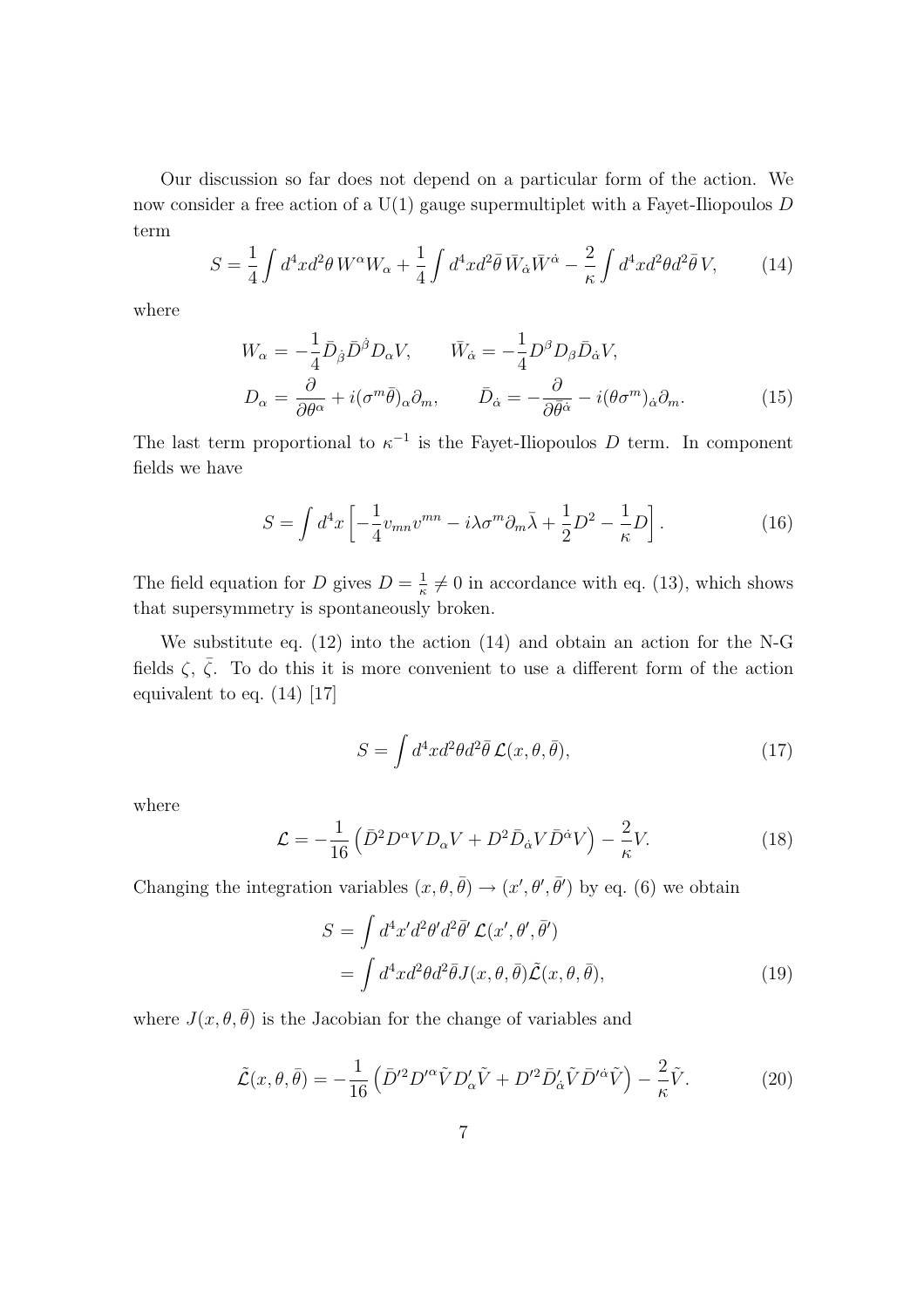From eqs.  $(7)$ ,  $(11)$  we have

$$
\tilde{V} = \frac{1}{2\kappa} \theta^2 \bar{\theta}^2. \tag{21}
$$

In terms of the transformation matrix for the change of variables (6)

$$
M = \frac{\partial(x', \theta', \bar{\theta}')}{\partial(x, \theta, \bar{\theta})}
$$
  
= 
$$
\begin{pmatrix} \delta_m^n - i\kappa \left( \theta \sigma^n \partial_m \bar{\zeta} - \partial_m \zeta \sigma^n \bar{\theta} \right) & -\kappa \partial_m \zeta^\beta & -\kappa \partial_m \bar{\zeta}^\beta \\ -i\kappa (\sigma^n \bar{\zeta})_\alpha & \delta_\alpha^\beta & 0 \\ -i\kappa (\zeta \sigma^n)_\alpha & 0 & \delta_\alpha^\beta \end{pmatrix}
$$
(22)

the Jacobian and the transformation of derivatives are given by

$$
J(x,\theta,\bar{\theta}) = \text{sdet}M, \qquad \begin{pmatrix} \frac{\partial}{\partial x'}\\ \frac{\partial}{\partial \theta'}\\ \frac{\partial}{\partial \theta'} \end{pmatrix} = M^{-1} \begin{pmatrix} \frac{\partial}{\partial x}\\ \frac{\partial}{\partial \theta}\\ \frac{\partial}{\partial \theta} \end{pmatrix}, \tag{23}
$$

where sdet is the superdeterminant. More explicitly, we obtain

$$
J = \det (V_m^n),
$$
  
\n
$$
\frac{\partial}{\partial x'^m} = V_m{}^n \left( \frac{\partial}{\partial x^n} + \kappa \partial_n \zeta^\beta \frac{\partial}{\partial \theta^\beta} + \kappa \partial_n \bar{\zeta}^\beta \frac{\partial}{\partial \bar{\theta}^\beta} \right),
$$
  
\n
$$
D_\alpha' = \frac{\partial}{\partial \theta^\alpha} + i(\sigma^n \bar{\theta})_\alpha \frac{\partial}{\partial x'^n},
$$
  
\n
$$
\bar{D}_\alpha' = -\frac{\partial}{\partial \bar{\theta}^\alpha} - i(\theta \sigma^n)_\alpha \frac{\partial}{\partial x'^n},
$$
\n(24)

where

$$
V_m^{\ n} = \delta_m^n - i\kappa \left( \theta \sigma^n \partial_m \bar{\zeta} - \partial_m \zeta \sigma^n \bar{\theta} \right) + i\kappa^2 \left( \zeta \sigma^n \partial_m \bar{\zeta} - \partial_m \zeta \sigma^n \bar{\zeta} \right). \tag{25}
$$

Substituting eqs. (21), (24) into eq. (19) and integrating over  $\theta$ ,  $\bar{\theta}$  we obtain an action for the N-G fields

$$
S = -\frac{1}{2\kappa^2} \int d^4x \, \det \left[ \delta_m^n + i\kappa^2 \left( \zeta \sigma^n \partial_m \bar{\zeta} - \partial_m \zeta \sigma^n \bar{\zeta} \right) \right]. \tag{26}
$$

This is exactly the V-A action.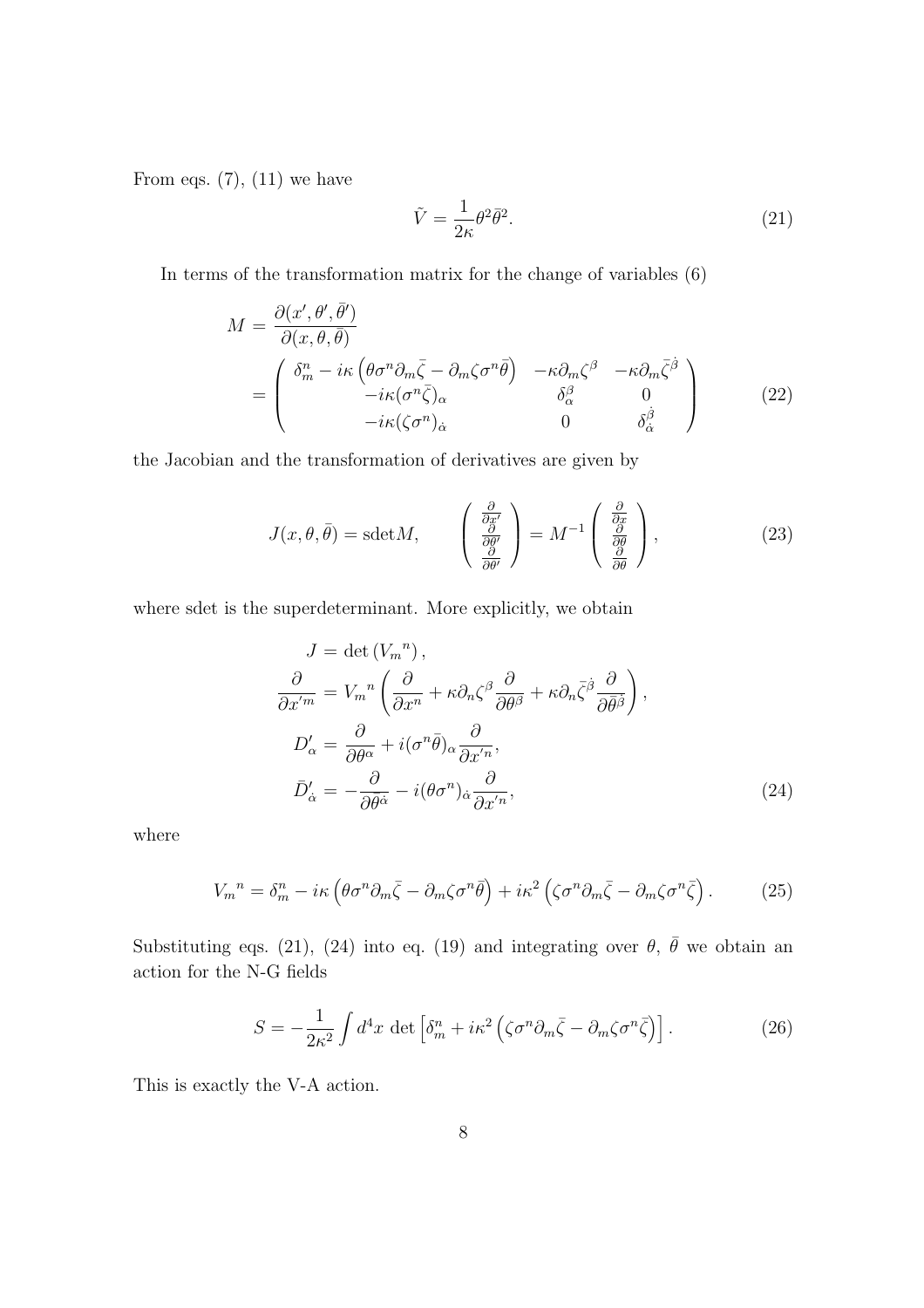Now we summarize the results as follows. All component fields of the vector gauge supermultiplet of linear SUSY are represented uniquely in terms of the N-G spinor field, and the V-A action of nonlinear SUSY is reproduced by just substituting the representations into the action of the vector gauge supermultiplet of linear SUSY. It is remarkable that the coefficients of all terms including the Fayet-Iliopoulos *D* term in the linear SUSY action is determined uniquely by the SUSY (constraints). As for the axial vector nature of the  $U(1)$  gauge field we speculate that the adopted constraints may cut out implicitly the dyonic (electric and magnetic) aspect of the dynamics of the V-A action. All these phenomena are favorable to the SGM scenario [8].

The work of Y.T. is supported in part by the Grant-in-Aid from the Ministry of Education, Culture, Sports, Science and Technology, Japan, Priority Area (#707) "Supersymmetry and Unified Theory of Elementary Particles". The work of M.T. is supported in part by the High-Tech research program of Saitama Institute of Technology.

## **References**

- [1] A. Salam and J. Strathdee, On Goldstone fermions, *Phys. Lett.* **B49** (1974) 465.
- [2] P. Fayet and J. Iliopoulos, Spontaneously broken supergauge symmetries and Goldstone spinors, *Phys. Lett.* **B51** (1974) 461.
- [3] L. O'Raifeartaigh, Spontaneous symmetry breaking for chiral scalar superfields, *Nucl. Phys.* **B96** (1975) 331.
- [4] D.V. Volkov and V.P. Akulov, Possible universal neutrino interaction, *JETP Lett.* **16** (1972) 438.
- [5] D.Z. Freedman, P. van Nieuwenhuizen and S. Ferrara, Progress toward a theory of supergravity, *Phys. Rev.* **D13** (1976) 3214; S. Deser and B. Zumino, Consistent supergravity, *Phys. Lett.* **B62** (1976) 335.
- [6] S. Deser and B. Zumino, Broken supersymmetry and supergravity, *Phys. Rev. Lett.* **38** (1977) 1433.